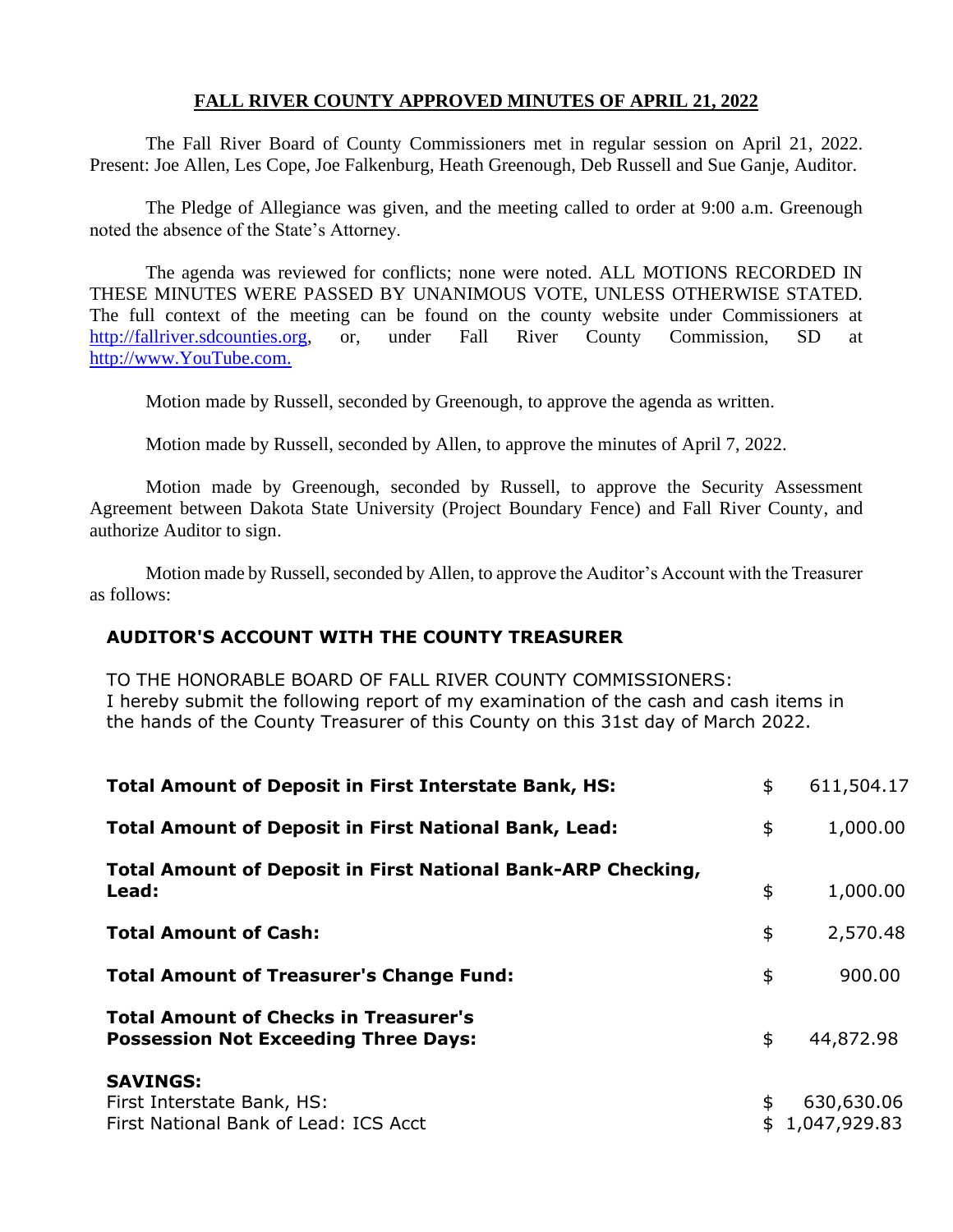| First National Bank of Lead-ARP ICS Acct<br>First National Bank of Lead-RAI MM Acct                            | \$<br>\$ | 439,336.77<br>40,913.47 |
|----------------------------------------------------------------------------------------------------------------|----------|-------------------------|
| <b>CERTIFICATES OF DEPOSIT:</b>                                                                                |          |                         |
| First Interstate, HS:                                                                                          | \$       | 788,864.24              |
| Black Hills Federal Credit Union, HS:                                                                          | \$       | 250,000.00              |
| Bank of the West, HS:                                                                                          | \$       | 547,572.77              |
| <b>Schwab Treasury:</b>                                                                                        | \$       | 275,377.86              |
| First National Bank, Lead:                                                                                     | \$       | 312,198.13              |
| Black Hills Community, Rapid City:                                                                             | \$       | 820,419.36              |
| Liberty National, Sioux Falls:                                                                                 |          | \$4,047,710.43          |
| Itemized list of all items, checks and drafts that have<br>been in the Treasurer's possession over three days: |          |                         |

| Register of Deeds Change Fund: | 500.00 |
|--------------------------------|--------|
| Highway Petty Cash:            | 20.00  |
| Election Petty Cash:           | 15.00  |

#### **RETURNED CHECKS:**

| <b>TOTAL</b> | \$9,863,335.55 |
|--------------|----------------|
|--------------|----------------|

Dated This 31st Day of March 2022.

/s/Sue Ganje, County Auditor of Fall River County

/s/Teresa Pullen, County Treasurer of Fall River County

| <b>County Monies</b>           | S   | 9,025,054.27 |
|--------------------------------|-----|--------------|
| <b>Held for other Entities</b> | \$  | 641,634.68   |
| Held in Trust                  | \$. | 196,646.60   |
| <b>TOTAL</b>                   |     | 9,863,335.55 |

The Above Balance Reflects County Monies, Monies Held in Trust, and Monies Collected for and to be remitted to Other ENTITIES: SCHOOLS, TOWNS, AND STATE.

Bob Evans, Sheriff, met with the Board. Motion made by Greenough, seconded by Allen, to approve agreement number 19-LE-11020700-010, Modification #3 between the Nebraska National Forests and Grasslands and the Black Hills National Forest, and Fall River County, and authorize the Sheriff and the Chairman to sign.

Sheriff Evans reported that there are 11 males and 3 females in the Fall River County Jail and 1 male in the Pennington County Jail, for a total of 15 inmates. Discussion was held on having a community gathering in Edgemont with First Responders available to answer questions and to provide community safety information.

Frank Maynard, Emergency Management, reported to the Board that the Severe Weather Preparedness Week is April 25 through April 29, 2022. Fall River County will be testing the sirens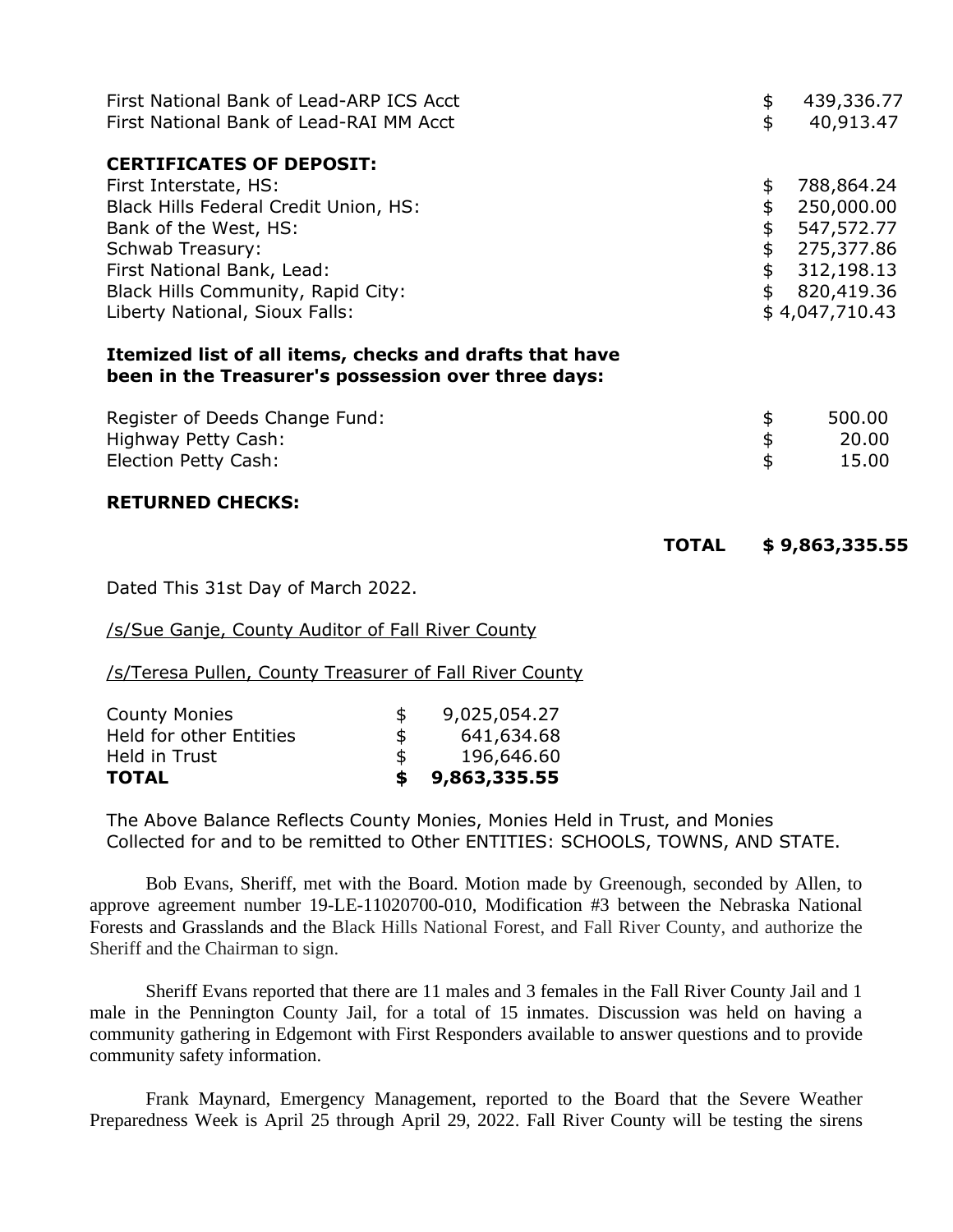located in Hot Springs, Oelrichs, Edgemont and Angostura Recreation Area, on April 27, 2022, between 9:00 a.m. and 10:00 a.m. Maynard has been in touch with Golden West Board members to discuss different options for the County's communication systems and with OEM regarding possible grant funding for critical communications for the county; hopefully more will be known by the next meeting. Maynard also reported on fires and incidents.

Dan Cullen, Veteran's Service Officer, met with the Board to present his 1<sup>st</sup> quarter report, noting his attendance of the Midwinter SDDVA mini conference in Rapid City on January 19, 2022; attending an audio call with the Director and Chief of Staff to discuss veteran issues on February 28, 2022; meeting with the CEO and chief medical officer of Fall River Health to work on a better plan for Veterans Health Crisis on March 7, 2022 and attended the Governor signing House Bill 1083 in Pierre on March 8, 2022. Cullen explained filing of claims, additional benefits and answered questions to more than 70 Veterans; filed for burial benefits and headstones for six veteran's; filed 160 disability and/or pension claims with the South Dakota State of Veterans Affairs, and noted \$528,364.72 in disability or pension awards this quarter.

Dave Weishaupl, Building Supervisor, met with the Board. Motion made by Allen, seconded by Russell, to approve the Golden West quote for SonicWall Advanced Gateway Security Suite Bundle for TZ500 Series  $-1$  year, in the amount of \$1,041.19.

Motion made by Russell, seconded by Cope, to approve the Golden West quote for Offsite Backup Service – Sirius 4 – 10TB Rack Mount – Monthly and with One Time Setup Fee, in the total amount of \$1,998.00.

Randy Seiler, Highway Superintendent, met with the Board. Motion made by Russell, seconded by Allen, to approve awarding the 2022 Fall River County Asphalt Surface Treatment project to Simon Contractors and to chip seal the Oral Road, Feed Lot Road, North and South Angostura Roads. No action was taken on Shep's Canyon Road. The total cost is \$577,688.75.

Motion made by Russell, seconded by Allen, to approve advertising for sealed bids for 45,000 tons of gravel at Maverick Junction, Hot Springs, SD. With Cope and Greenough voting no, all others voting yes, by roll call vote, motion carried.

Motion made Allen, seconded by Russell, to approve travel for Seiler to attend the Summer Meeting in Pierre, June 8 and June 9, 2022.

Seiler notified the Board that an estimate for the Oral railroad tracks was \$20,000 for cement crossings, and \$16,000 for planks. Seiler asked for a 50/50 cost share. The Highway Department is hauling gravel; they will blade when there is moisture in the roads. The Board encouraged use of overtime when there is moisture in the roads. Discussion continued on maintenance in certain areas and a possible new hire.

Neil Sanders, United Ranchers Properties, met with the Board. Motion made by Allen, seconded by Cope, to approve writing a letter of support for the area packing plant and authorizing the Chairman to sign.

Discussion was held on groundbreaking for the packing plant May 25 at 12:00, the cost is now \$1.9 million, workforce housing will be an issue once building starts, possible grants and the Fall River Water Users District confirmed a \$7,300.00 pit.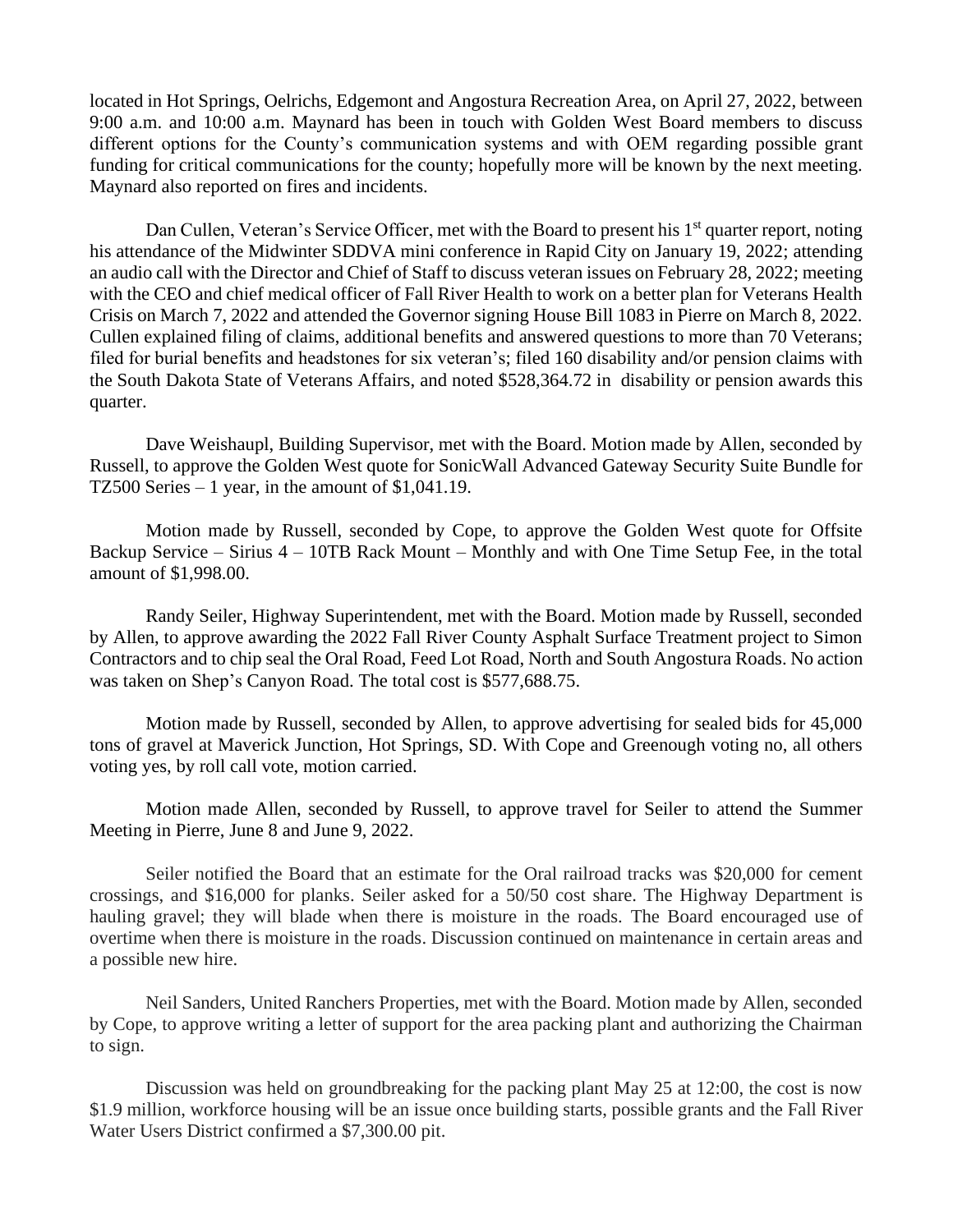Discussion was held on the Custer County tax meeting held on April 19, 2022. Fall River, Custer, Pennington, Meade and Lawrence Counties all have similar increasing market values sales, along with five counties East River. The Board discussed items to include in a letter to the Governor, with Falkenburg asking for statistics on percentage of land that is taxable and exempt; revenue income from agricultural, residential and commercial taxpayers; and what percentage of taxes that goes to schools, etc. Falkenburg would like to give a letter addressed to the Governor at the next meeting.

Lance Russell, State's Attorney, reported to the Board that he would like to discuss payroll at the next meeting; he would like the agenda to reflect that it would be concerning payroll for Carol Boche.

Roger Horton, Edgemont City Council, met with the Board to discuss the Oxnard Hotel building in Edgemont that is owned by Alfred Hatch LLC. The last time the taxes were paid was in 2014. Horton presented pictures of the building, showing the damage and wear from lack of maintenance over the years. The Edgemont City Council is working on cleaning up the town and would like some County involvement to help with the project. Teresa Pullen, Treasurer, stated that the City should have enforced their ordinances on the disrepair of the building years before. The tax certificate was issued in 2015 which the County may take after 3 years, but costs of clean-up is very prohibitive. The Board requested Horton bring back quotes for costs.

Horton also spoke of the Cottonwood Road; he appreciates the County's efforts in maintaining the road in the past, however, it is getting rough again; Seiler will take care of the road.

Motion made by Greenough, seconded by Cope, to table the Oxnard Hotel in Edgemont, until the next meeting.

John McBride, Andersen Engineers, met with the Board. Motion made by Allen, seconded by Russell, to approve the following resolution:

# **FALL RIVER COUNTY RESOLUTION #2022-19**

# **A Plat of Lots 24 thru 30 of Tract Seger-1, located in the NW1/4 of Section 15, T8S, R6E, BHM, Fall River County, South Dakota**

#### **Formerly Leftover Tract 1 Revised**

WHEREAS, there has been presented to the County Commissioners of Fall River County, South Dakota, the within plat of the above described lands, and it appearing to this Board that the system of streets conforms to the system of streets of existing plats and section lines of the county; adequate provision is made for access to adjacent unplatted lands by public dedication or section line when physically accessible; all provisions of the county subdivision regulations have been complied with; all taxes and special assessments upon the property have been fully paid; and the plat and survey have been lawfully executed; now and therefore,

BE IT RESOLVED that said plat is hereby approved in all respects.

Dated this 21<sup>st</sup> day of April, 2022.

/s/Joe Falkenburg, Chairman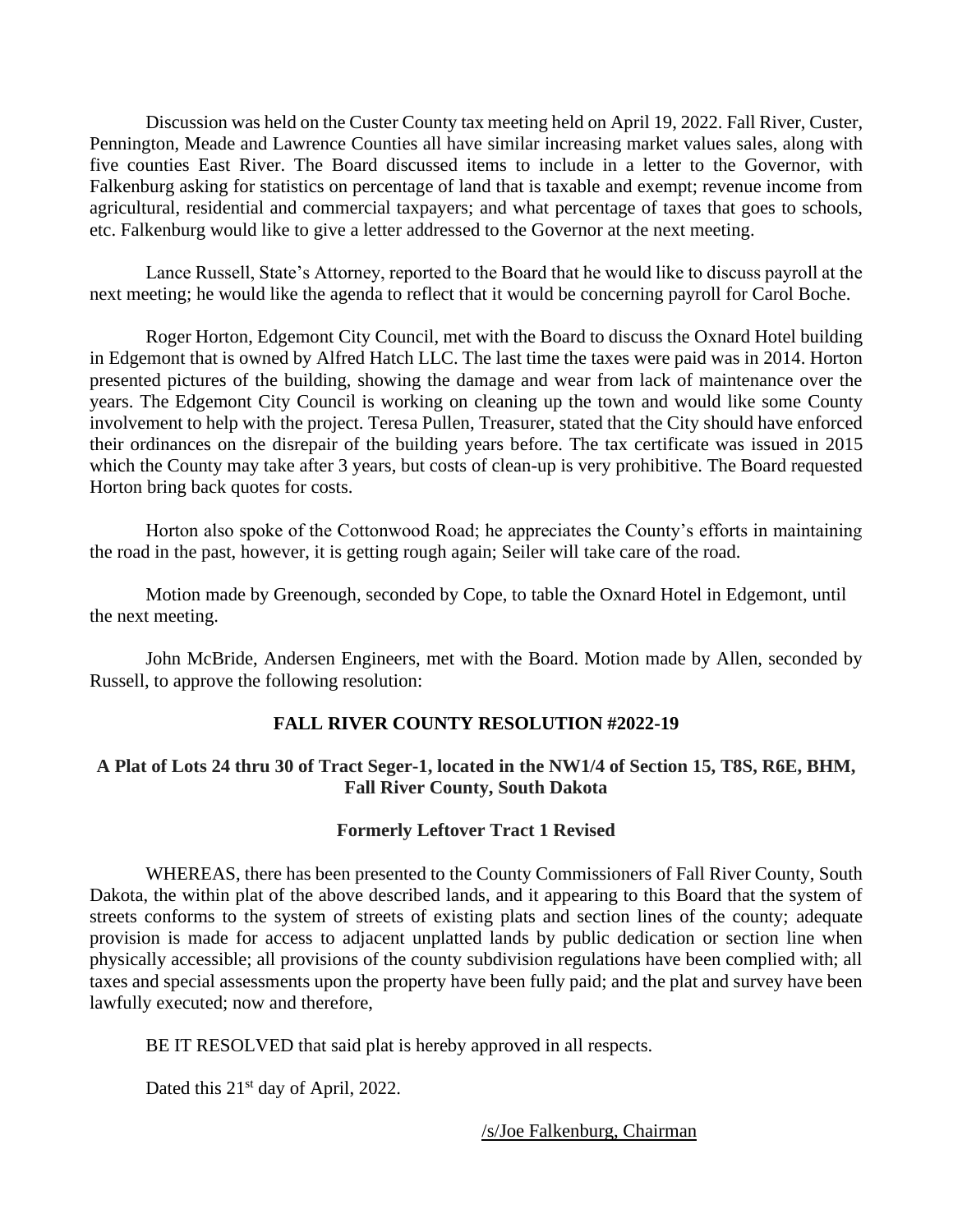ATTEST: /s/Sue Ganje Fall River County Auditor

Motion made by Greenough, seconded by Allen, to approve the following resolution:

# **FALL RIVER COUNTY RESOLUTION #2022-20**

# **A Plat of Howling Wolf Ranch Tract of Red Canyon Subdivision, located in the E1/2NE1/4 of Section 9, T7S, R3E, BHM, Fall River County, South Dakota**

# **Formerly Lots 11, 12, and 32 of Red Canyon Subdivision**

WHEREAS, there has been presented to the County Commissioners of Fall River County, South Dakota, the within plat of the above described lands, and it appearing to this Board that the system of streets conforms to the system of streets of existing plats and section lines of the county; adequate provision is made for access to adjacent unplatted lands by public dedication or section line when physically accessible; all provisions of the county subdivision regulations have been complied with; all taxes and special assessments upon the property have been fully paid; and the plat and survey have been lawfully executed; now and therefore,

BE IT RESOLVED that said plat is hereby approved in all respects.

Dated this 21<sup>st</sup> day of April, 2022.

/s/Joe Falkenburg, Chairman Fall River County Board of Commissioners

ATTEST: /s/Sue Ganje Fall River County Auditor

Motion made by Greenough, seconded by Allen, to approve the bills as follows:

| ATTORNEY GENERAL'S OFFICE           | ATTORNEY GENERAL REP            | \$28.00     |
|-------------------------------------|---------------------------------|-------------|
| AUDRA HILL CONSULTING, INC          | MI QMHP EVALUATION              | \$106.98    |
| <b>BLACK HILLS CHEMICAL</b>         | <b>SUPPLY</b>                   | \$397.24    |
| <b>BOYS &amp; GIRLS CLUBS OF BH</b> | <b>2022 BUDGET ALLOTMEN</b>     | \$10,000.00 |
| <b>BUILDER'S FIRST SOURCE</b>       | <b>SUPPLY</b>                   | \$25.99     |
| <b>CENTURY BUSINESS LEASING</b>     | <b>COPIER LEASE &amp; USAGE</b> | \$310.93    |
| CHADRON MOTOR CO. INC,              | <b>REPAIR</b>                   | \$320.87    |
| <b>CHEYENNE SANITATION</b>          | SANITATION COLLECTIO            | \$371.73    |
| <b>COLBATH &amp; SPERLICH, PC</b>   | <b>CAAF</b>                     | \$4,764.53  |
| <b>CORRECT RX PHARMACY SERV.</b>    | <b>INMATE PHARMACY</b>          | \$118.26    |
| <b>CULLIGAN SOFT WATER</b>          | RENTAL/SUPPLY                   | \$223.50    |
| DIAMOND AUTOMOTIVE                  | <b>MAINTENANCE</b>              | \$123.54    |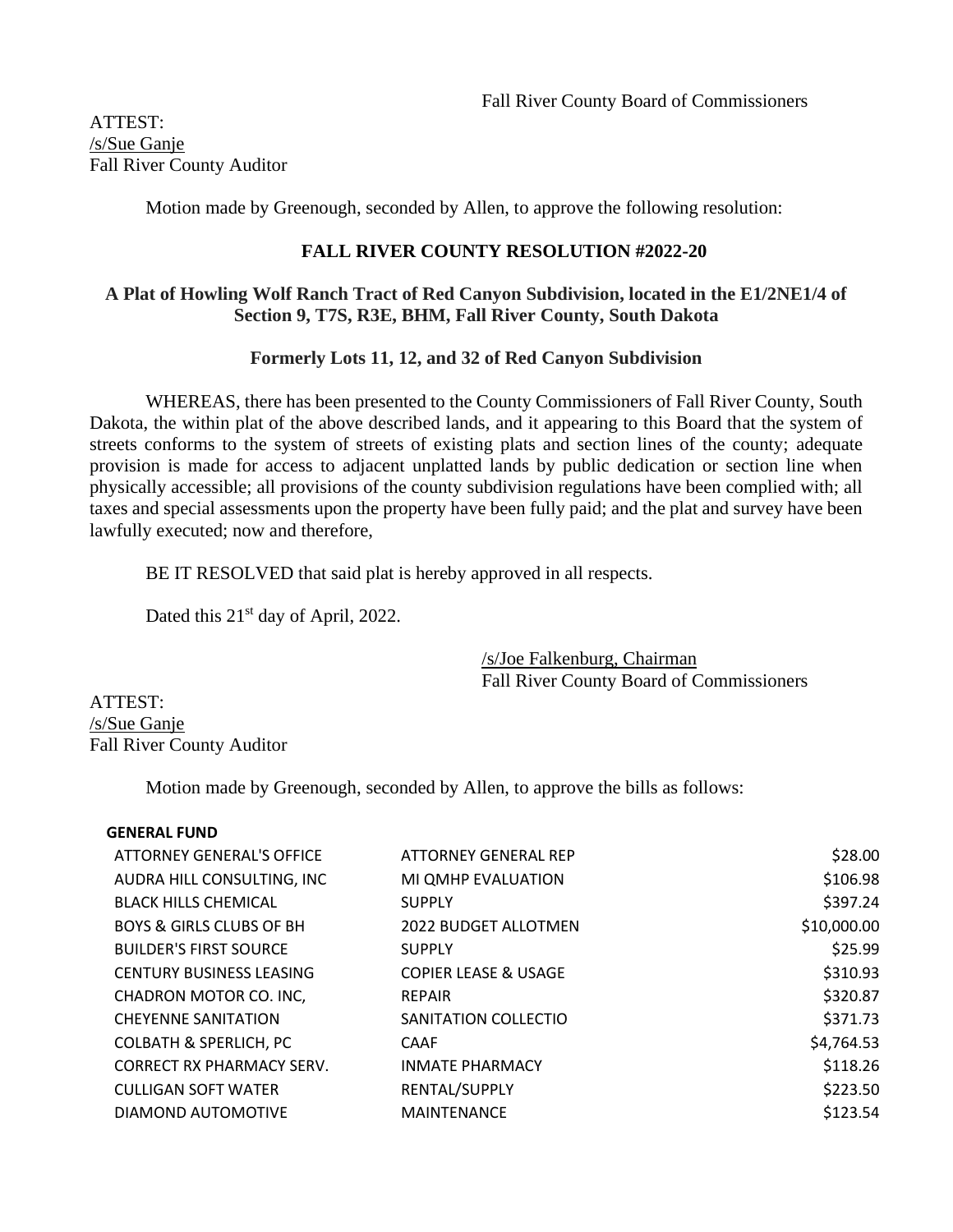| <b>FALL RIVER AUTO SUPPLY</b>    | <b>PART</b>                 | \$8.18      |
|----------------------------------|-----------------------------|-------------|
| FALL RIVER HISTORICAL SOCIETY    | 2022 BUDGET ALLOTMEN        | \$6,000.00  |
| <b>FALL RIVER HEALTH</b>         | PRE-EMPLOYMENT PHYSI        | \$65.00     |
| FARRELL, FARRELL & GINSBACH      | <b>CAAF</b>                 | \$3,175.78  |
| <b>FALL RIVER COUNTY HERALD</b>  | <b>PUBLICATION</b>          | \$1,036.92  |
| FRANSEN, JEFFERY                 | <b>CAAF</b>                 | \$2,760.50  |
| <b>GOLDEN WEST</b>               | PHONE BILL/LONG DIST        | \$2,180.69  |
| <b>HOPE COUNSELING CENTER</b>    | <b>QMHP</b>                 | \$600.00    |
| <b>HOT SPRINGS ACE HARDWARE</b>  | <b>SUPPLY</b>               | \$169.97    |
| <b>CITY OF HOT SPRINGS</b>       | <b>CITY WATER BILL</b>      | \$648.62    |
| <b>KARPEL SOLUTIONS</b>          | ANNUAL SOFTWARE MAIN        | \$1,650.00  |
| LEWIS & CLARK BEHAVIORAL         | <b>QMHP</b>                 | \$368.00    |
| LYNN'S DAKOTAMART                | <b>SUPPLY</b>               | \$14.96     |
| LYNN'S DAK. MART PHARMACY        | <b>INMATE PHARMACY</b>      | \$389.79    |
| <b>MARCO</b>                     | <b>COPIER LEASE</b>         | \$176.20    |
| <b>MASTEL, BRUCE</b>             | DATABASE SETUP & MON        | \$35.00     |
| MCLEOD'S OFFICE SUPPLY CO.       | <b>SUPPLY</b>               | \$252.39    |
| MICROFILM IMAGING SYSTEMS        | <b>SCANNING EQUIP LEASE</b> | \$202.50    |
| NCRAAO 2022                      | 2022 NCRAAO/ADAAO CO        | \$650.00    |
| NELSON'S OIL & GAS INC.          | <b>UTILITY</b>              | \$296.06    |
| QUADIENT FINANCE USA, INC        | <b>POSTAGE</b>              | \$1,067.91  |
| O'NEILL, JUSTIN                  | CAAF/MAG                    | \$2,772.17  |
| PENNINGTON COUNTY JAIL           | INMATE MEDICAL/TRANSPORT    | \$668.53    |
| PRAIRIE VIEW UMC                 | <b>RENTAL</b>               | \$225.00    |
| <b>QUILL CORPORATION</b>         | <b>SUPPLIES</b>             | \$24.99     |
| <b>CITY OF RAPID CITY</b>        | <b>BLOOD ANALYSIS</b>       | \$160.00    |
| SOUTHERN HILLS ECONOMIC          | 2022 BUDGET ALLOTMEN        | \$10,000.00 |
| SOUTH DAKOTA ST TREASURER        | <b>SALES TAX</b>            | \$102.40    |
| SD DEPT OF REVENUE               | AUTO/MI STATE REMITT        | \$60.00     |
| SD SHERIFF'S ASSN                | 2022 ASSOCIATION DUE        | \$712.82    |
| <b>SERVALL</b>                   | <b>RUGS AND MATS SERVIC</b> | \$713.23    |
| SONNY'S SUPER FOODS              | <b>SUPPLY</b>               | \$92.00     |
| SOUTHERN HILLS LAW PLLC          | <b>CAAF</b>                 | \$439.58    |
| <b>SPRINGS SENIOR CITIZENS</b>   | <b>2022 BUDGET ALLOTMEN</b> | \$4,100.00  |
| <b>STEINLEY REAL ESTATE</b>      | <b>15 HOUR USPAP COURSE</b> | \$650.00    |
| THE LITTLE PRINT SHOP            | NEWSLETTER PUBLICATION      | \$375.00    |
| <b>WENDELL'S GARAGE</b>          | <b>SERVICE</b>              | \$586.40    |
| MILES, SASHA                     | <b>BLOOD DRAW</b>           | \$225.00    |
| <b>COMMISSIONERS</b>             | <b>APRIL SALARIES</b>       | \$4,100.00  |
| <b>AUDITOR'S OFFICE</b>          | <b>APRIL SALARIES</b>       | \$21,293.93 |
| <b>AUDITOR'S OFFICE</b>          | <b>OVERTIME</b>             | \$22.25     |
| <b>TREASURER'S OFFICE</b>        | <b>APRIL SALARIES</b>       | \$17,511.89 |
| <b>TREASURER'S OFFICE</b>        | <b>OVERTIME</b>             | \$117.03    |
| <b>STATE'S ATTORNEY'S OFFICE</b> | <b>APRIL SALARIES</b>       | \$15,347.30 |
| <b>STATE'S ATTORNEY'S OFFICE</b> | <b>OVERTIME</b>             | \$1,229.55  |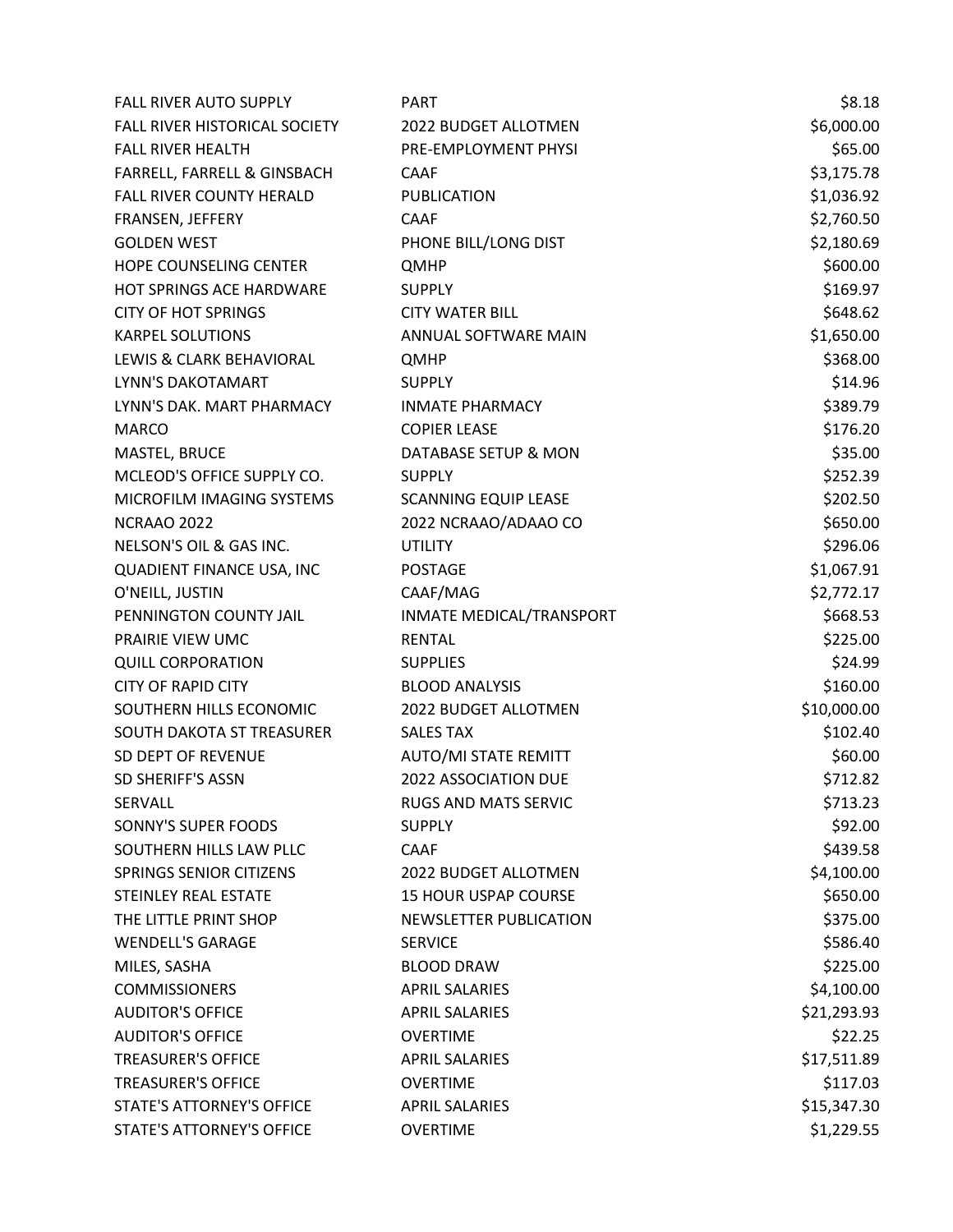| <b>MAINTENANCE</b>              | <b>APRIL SALARIES</b>                 | \$10,196.28  |
|---------------------------------|---------------------------------------|--------------|
| <b>MAINTENANCE</b>              | <b>OVERTIME</b>                       | \$50.25      |
| <b>ASSESSOR'S OFFICE</b>        | <b>APRIL SALARIES</b>                 | \$14,579.50  |
| <b>ASSESSOR'S OFFICE</b>        | <b>OVERTIME</b>                       | \$42.39      |
| <b>REGISTER OF DEEDS OFFICE</b> | <b>APRIL SALARIES</b>                 | \$11,390.08  |
| REGISTER OF DEEDS OFFICE        | <b>OVERTIME</b>                       | \$79.47      |
| <b>VETERAN'S SERVICE OFFICE</b> | <b>APRIL SALARIES</b>                 | \$4,143.36   |
| <b>GIS OFFICE</b>               | <b>APRIL SALARIES</b>                 | \$4,090.15   |
| <b>SHERIFF</b>                  | <b>APRIL SALARIES</b>                 | \$34,088.16  |
| <b>SHERIFF</b>                  | <b>OVERTIME</b>                       | \$4,323.07   |
| <b>JAIL</b>                     | <b>APRIL SALARIES</b>                 | \$22,953.33  |
| <b>JAIL</b>                     | <b>OVERTIME</b>                       | \$3,422.02   |
| <b>CORONER</b>                  | <b>APRIL SALARIES</b>                 | \$300.00     |
| <b>NURSE'S OFFICE</b>           | <b>APRIL SALARIES</b>                 | \$4,358.52   |
| <b>EXTENSION OFFICE</b>         | <b>APRIL SALARIES</b>                 | \$3,002.44   |
| <b>WEED &amp; PEST OFFICE</b>   | <b>APRIL SALARIES</b>                 | \$4,414.75   |
|                                 | <b>TOTAL FOR GENERAL FUND</b>         | \$241,502.88 |
| <b>COUNTY ROAD &amp; BRIDGE</b> |                                       |              |
| <b>BLACK HILLS ELECTRIC</b>     | UTILITY HWY ELECTRIC                  | \$76.36      |
| <b>BUTLER MACHINERY CO.</b>     | <b>PART</b>                           | \$1,966.64   |
| <b>CHEYENNE SANITATION</b>      | SANITATION COLLECTION                 | \$74.00      |
| <b>CITY OF EDGEMONT</b>         | <b>CITY OF EDGEMONT WATER</b>         | \$84.10      |
| <b>FLOYD'S TRUCK CENTER</b>     | <b>PARTS</b>                          | \$210.80     |
| FALL RIVER COUNTY HERALD        | <b>PUBLICATION</b>                    | \$72.05      |
| <b>GOLDEN WEST</b>              | PHONE BILL/LONG DISTANCE              | \$265.53     |
| <b>HOT SPRINGS ACE HARDWARE</b> | <b>SUPPLY</b>                         | \$35.98      |
| HOT SPRINGS AUTOMOTIVE          | <b>SUPPLIES</b>                       | \$251.77     |
| <b>CITY OF HOT SPRINGS</b>      | <b>CITY WATER BILL/WATER</b>          | \$179.63     |
| INLAND TRUCK PARTS CO.          | <b>PARTS</b>                          | \$367.28     |
| <b>MAVERICK TIRE &amp; AUTO</b> | <b>REPAIR</b>                         | \$111.50     |
| NELSONS OIL & GAS INC.          | <b>UTILITY</b>                        | \$110.03     |
| RUSHMORE OFFICE SUPPLY          | <b>SUPPLY</b>                         | \$18.99      |
| TRAFFIX DEVICES, INC.           | <b>SUPPLY</b>                         | \$252.02     |
| HIGHWAY DEPARTMENT              | <b>APRIL SALARIES</b>                 | \$42,633.94  |
| <b>HIGHWAY DEPARTMENT</b>       | <b>OVERTIME</b>                       | \$1,094.57   |
|                                 | TOTAL COUNTY ROAD & BRIDGE            | \$47,805.19  |
| 911 SURCHARGE REIMBURSEMENT     |                                       |              |
| <b>GOLDEN WEST</b>              | PHONE BILL/LONG DISTANCE              | \$769.36     |
| SIMUNEK, TRINA                  | REIMBURSEMENT/UNIFORM                 | \$88.00      |
| <b>DISPATCH</b>                 | <b>APRIL SALARIES</b>                 | \$22,853.17  |
| <b>DISPATCH</b>                 | <b>OVERTIME</b>                       | \$1,925.71   |
|                                 | TOTAL FOR 911 SURCHARGE REIMBURSEMENT | \$25,636.24  |
| <b>FIRE PROTECTION FUND</b>     |                                       |              |
| SD DEPT OF AG                   | <b>WINDROW WILDFIRE AIR</b>           | \$3,205.45   |
|                                 | TOTAL FOR FIRE PROTECTION FUND        | \$3,205.45   |